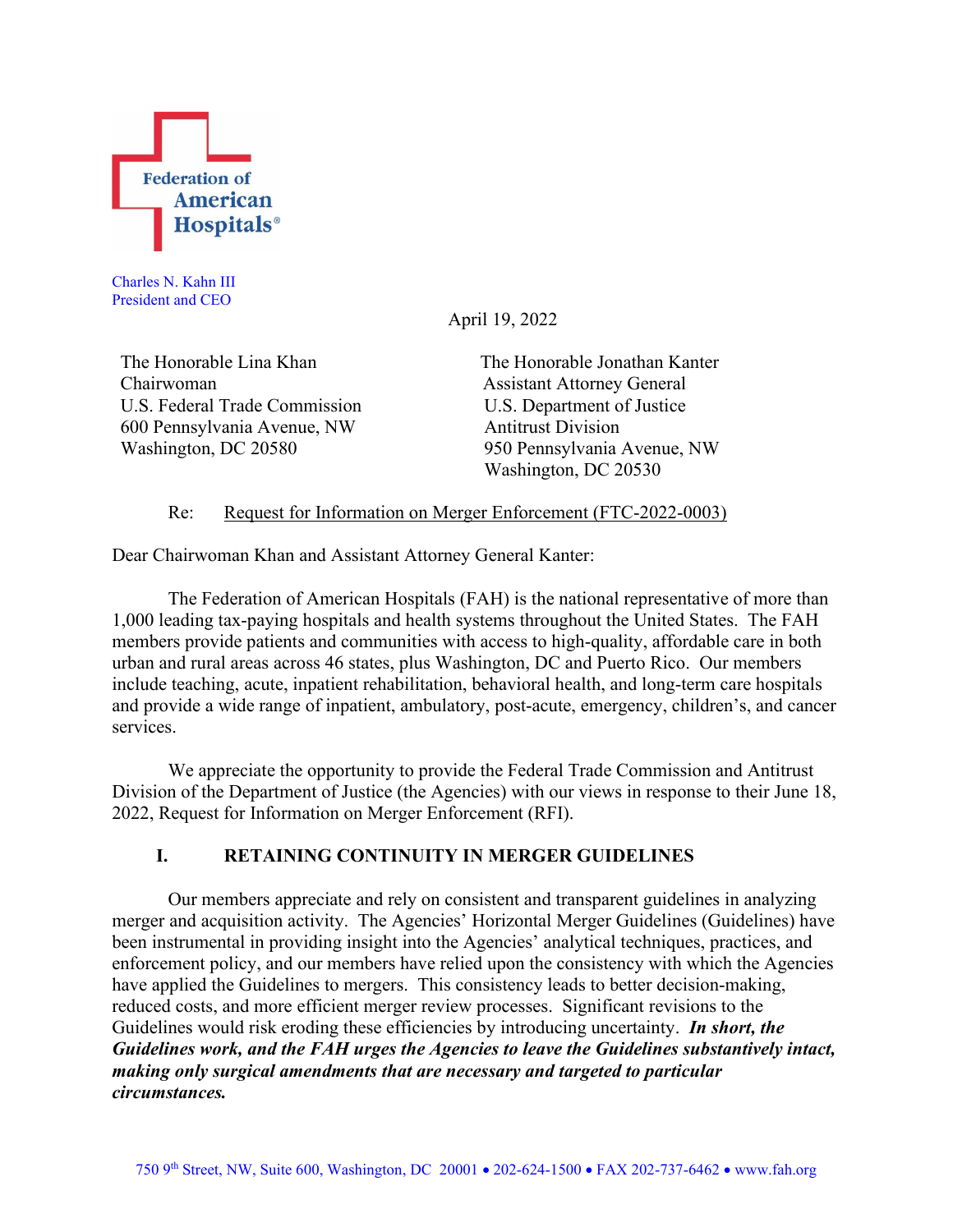We understand that the Agencies have concerns that certain industries are becoming more concentrated and less competitive. Accordingly, the Agencies are interested in updating the merger guidelines to "reflect the realities of the modern economy."<sup>[1](#page-1-0)</sup> Although some sectors have evolved over the past decade, modern market dynamics have remained relatively stable for other significant industries. In particular, the competitive playing field for hospital and health system services has not changed fundamentally since the Agencies last revised the Guidelines in 2010: hospitals and other health facilities continue to focus their operations on providing services needed in their local communities. Therefore, we believe an extensive re-work of the Guidelines would be unnecessary, introduce unwarranted inefficiencies, and create significant and unproductive uncertainty.

To the extent other industries may have changed drastically since 2010, we urge the Agencies to limit any substantial changes in their guidance to those particular industries. The Agencies can provide targeted, industry-specific guidance in joint statements regarding merger enforcement in such industries. For instance, the Agencies' joint 1996 Statements of Antitrust Enforcement Policy in Health Care (1996 Statements) could serve as a template for potential future joint statements regarding these industries and other appropriate sectors.

The FAH nonetheless supports targeted changes to modernize enforcement of the antitrust laws regarding mergers in response to the Agencies' RFI. As identified in Parts III through V below, the FAH has identified certain areas where revisions to the Guidelines may be appropriate to addressing hospital and health system mergers but urges the Agencies to limit revisions in other areas (*e.g.*, the market definition guidance in section 4 of the Guidelines) in order to minimize uncertainty and volatility.

Finally, we note that the 1996 Statements provide very helpful guidance and clarifications to healthcare organizations seeking to engage in procompetitive joint activities in the health care area, including hospital mergers, and recognize that "[m]ost hospital mergers and acquisitions do not present competitive concerns." They also provide guidance on mergers that fall within certain "safety zones" and will not be challenged, absent extraordinary circumstances. As such, any updated merger Guidelines should incorporate the hospital merger safety zones established in the 1996 Statements and provide greater transparency by addressing the types of extraordinary circumstances under which hospital mergers that fall into these zones might be challenged.

# **II. MARKET DEFINITIONS CONTINUE TO BE KEY**

The FAH believes that defining product and geographic markets is vitally important to evaluating transactions, particularly in the hospital and health care system industry. The Agencies' RFI asks whether it is "necessary to precisely define the market in every case?"<sup>[2](#page-1-1)</sup> We believe the answer is an emphatic "yes." Thus, we do not believe the Agencies should modify

<span id="page-1-1"></span><span id="page-1-0"></span><sup>1</sup> Remarks of Chair Lina M. Khan Regarding the Request for Information on Merger Enforcement Docket No. FTC-2022-0003 (Jan. 18, 2022), [https://www.ftc.gov/system/files/documents/public\\_statements/1599783/](https://www.ftc.gov/system/files/documents/public_statements/1599783/statement_of_chair_lina_m_khan_regarding_the_request_for_information_on_merger_enforcement_final.pdf) [statement\\_of\\_chair\\_lina\\_m\\_khan\\_regarding\\_the\\_request\\_for\\_information\\_on\\_merger\\_enforcement\\_final.pdf.](https://www.ftc.gov/system/files/documents/public_statements/1599783/statement_of_chair_lina_m_khan_regarding_the_request_for_information_on_merger_enforcement_final.pdf)  $2 FTC-2022-0003 p.5.$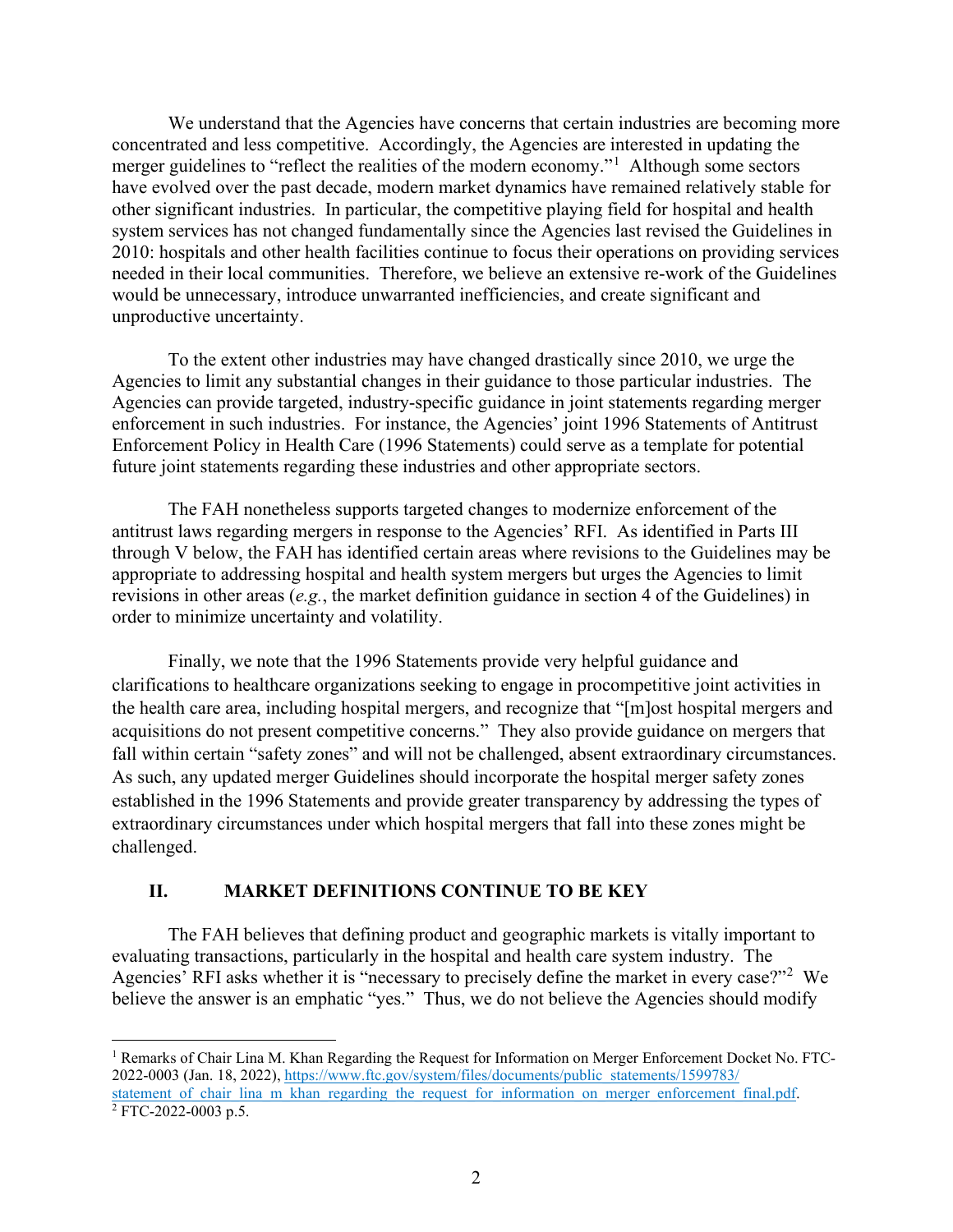their guidance regarding defining product and geographic markets in any significant way. Having specific principles and methods to define product and geographic markets is critical for both market participants, including hospitals and health systems, as well as the Agencies. Hospital and health system services in particular remain inextricably linked to their local communities in meaningful ways because comprehensive patient care requires the option for a patient to be physically present at a facility and each facility location is licensed and regulated at the State and/or local level. Clear market definition rules reflect this connection to the local community, bring greater certainty to the evaluation of potential transactions, and help avoid wasting resources on mergers that the Agencies are likely to challenge. Moreover, specific market definitions improve the efficiency of transaction decision-making and the Agencies' review of the transactions.

Eliminating the need to define specific markets would upend years of established judicial precedent and introduce substantial confusion and uncertainty to the marketplace. The determination of precise product and geographic markets remain especially apt to the assessment of hospital and health system mergers because they are subject to significant regulation such as state licensing provisions that impose geographic and scope limitations on hospitals and health systems. Ignoring the realities of the marketplace and the markets in which participants operate could lead to inconsistent outcomes and increased costs.

## **III. ACCOUNTING FOR HEALTHCARE'S TWO-STAGE COMPETITION MODEL IN DIVERSION RATIOS**

The FAH urges that any revisions to the Guidelines include guidance on how the Agencies will treat asymmetric diversion ratios between merging parties in the hospital and health system industry. The Guidelines state, "Diversion ratios between products sold by one merging firm and products sold by the other merging firm can be very informative for assessing unilateral price effects, with higher diversion ratios indicating a greater likelihood of such effects."<sup>[3](#page-2-0)</sup> The current diversion ratio guidance, however, does not account for the unique twostage competition model that is present in the hospital and health system industry.

The two-stage competition model for hospitals and health systems means insurers and other third-party payers, rather than patients, are responsible for negotiating prices. Accordingly, hospitals and health systems do not have direct control over the prices typically paid for their innetwork services. Diversion ratios measure *consumer* choice and preference, but in the twostage competition model any analysis of diversion ratios should take into account whether a particular health system is a substitute from the perspective of an *insurer or other third-party payer*. Given the importance that the Agencies sometimes place on diversion ratios, consideration should be given to industries, such as hospitals and health systems, where the diversion ratio does not accurately capture relevant preferences in a two-stage competition model—in this case the preferences of insurers and other third-party payers. To alleviate this concern, the Agencies should refine the Guidelines to expressly recognize circumstances, such hospital and health systems, where the diversion ratio may not be as reliable.

<span id="page-2-0"></span> $3$  Guidelines § 6.1.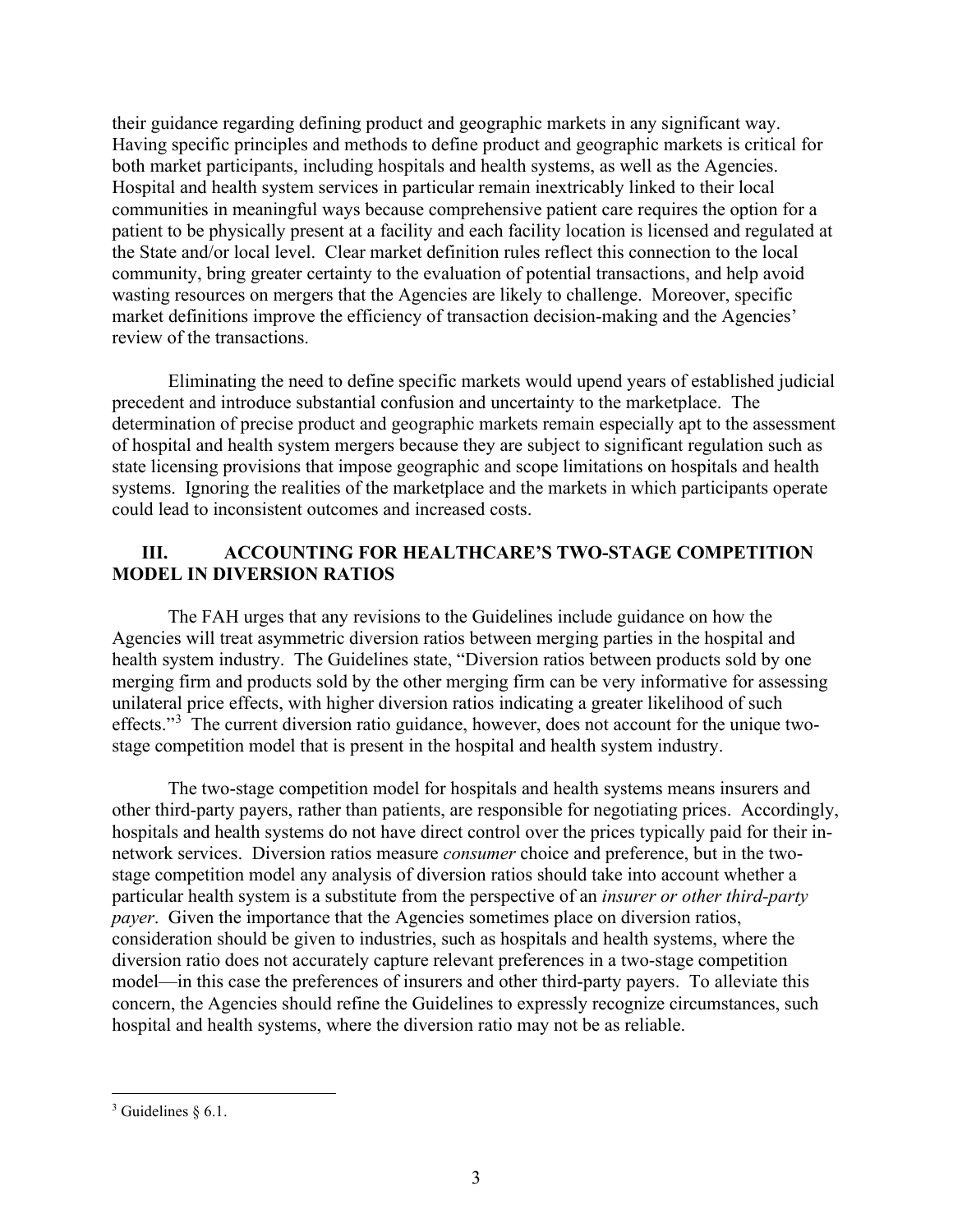More specifically, because economic analyses such as diversion ratios and upward pricing pressure have become frequently important factors in merger investigations in the hospital and health system context, the Guidelines should establish safe harbors that can be used to effectively screen for concentrations that are highly unlikely to raise concerns of anticompetitive harm—this will promote efficiency in analyzing potential mergers and save resources across the system and all stakeholders, including the Agencies.

### **IV. ADDRESSING QUALITY IMPROVEMENTS AND OTHER PRO-COMPETITIVE EFFICIENCIES**

The Guidelines should recognize and credit improvements in quality as a result of a merger. The Agencies' current Guidelines focus largely on financial or price efficiencies, mentioning improvements in quality only in passing.<sup>[4](#page-3-0)</sup> However, hospital and health system mergers may produce significant improvements in quality of care. We believe the Agencies' current Guidelines undervalue these quality efficiencies and urge the Agencies to revise the Guidelines to appropriately account for quality-based efficiencies, particularly in hospital and health system mergers.

The FAH further requests that the Agencies provide greater transparency into how they quantify and substantiate pro-competitive efficiencies, including quality. Greater transparency will benefit all market participants by providing improved accuracy in their merger decisionmaking. For example, the FAH urges the Agencies to confirm that they will credit an efficiency as merger-specific despite the existence of a theoretical-but-impractical alternative to attaining such efficiency. In addition, the FAH urges the Agencies to include specific examples of the efficiencies that are most likely to be credited to merging parties in any revised Guidelines. In the hospital and health system context, potential examples of pro-competitive efficiencies could include, but are not limited to, improvements in population health management, readmission rates, mortality rates, patient outcomes, operational costs, or physician retention rates. And if the Agencies adopt specific examples of efficiencies, we suggest that any such exemplars should not be presented as an exhaustive list; rather, the Guidelines should retain their flexibility to account for a difference of circumstances amongst mergers.

Finally, the Agencies should ensure that updated Guidelines apply more flexible standards of efficiencies in the context of smaller independent or rural hospitals merging into integrated hospital systems with more sophisticated models of care delivery. As the 1996 Statements recognize, "many general acute care hospitals, especially with fewer than 100 licensed beds and an average daily census of fewer than 40 patients are unlikely to achieve the efficiencies that larger hospitals enjoy"; thus, there is greater potential for efficiencies to be realized through a merger with a larger hospital or health system.

<span id="page-3-0"></span> $4$  Guidelines  $\frac{8}{3}$  10 ("[A] primary benefit of mergers to the economy is their potential to generate significant efficiencies and thus enhance the merged firm's ability and incentive to compete, which may result in lower prices, improved quality, enhanced service, or new products.").